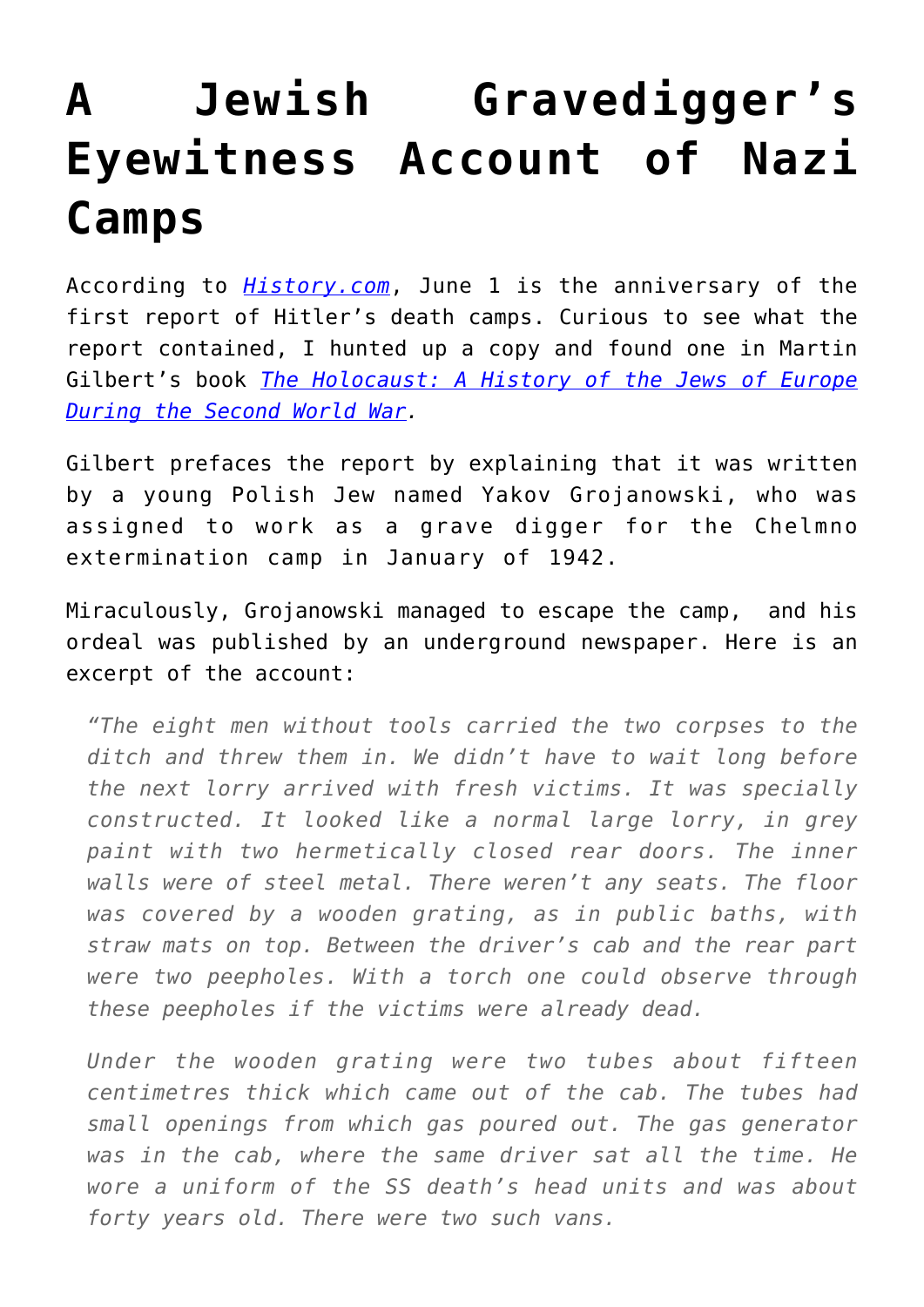*When the lorries approached we had to stand at a distance of five metres from the ditch. The leader of the guard detail was a high-ranking SS man, an absolute sadist and murderer.*

*He ordered that eight men were to open the doors of the lorry. The smell of gas that met us was overpowering. The victims were gypsies from Lodz. Strewn about the van were all their belongings: accordions, violins, bedding, watches and other valuables.*

*After the doors had been open for five minutes orders were screamed at us, 'Here! You Jews! Get in there and turn everything out!' The Jews scurried into the van and dragged the corpses away.*

*The work didn't progress quickly enough. The SS leader fetched his whip and screamed, 'The devil, I'll give you a hand straight away!' He hit out in all directions on people's heads, ears and so on, till they collapsed. Three of the eight who couldn't get up again were shot on the spot.*

*When the others saw this they clambered back on their feet and continued the work with their last reserves of energy. The corpses were thrown one on top of another, like rubbish on a heap. We got hold of them by the feet and the hair. At the edge of the ditch stood two men who threw in the bodies. In the ditch stood an additional two men who packed them in head to feet, facing downwards.*

*The orders were issued by an SS man who must have occupied a special rank. If any space was left, a child was pushed in. Everything was done very brutally."*

The brutality only intensifies as the story continues. In fact, the brutality is so horrific that one can't help but gape and wonder how any human being can have such a complete disregard and disrespect for a fellow human's life.